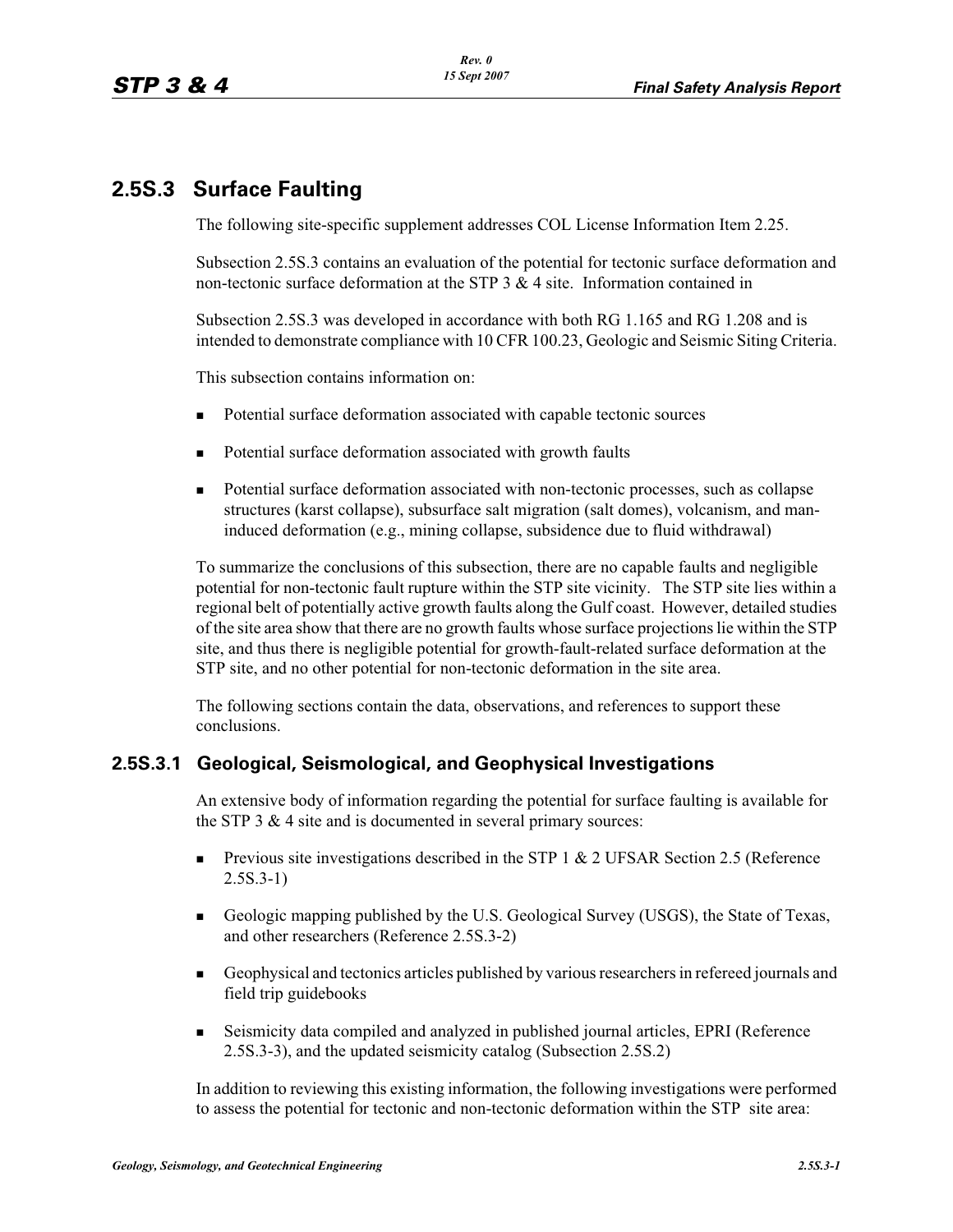- - Compilation and review of existing data and literature, with emphasis on reports published since the STP 1 & 2 UFSAR (Reference 2.5S.3-1) and EPRI (Reference 2.5S.3-3) studies
- -Interpretation of aerial photography and remote sensing imagery
- -Field and aerial reconnaissance
- -Review of pre- and post-EPRI seismicity
- -Discussions with current researchers in the area

#### **2.5S.3.1.1 Previous Site Investigations**

The results of previous geology and seismology investigations at the STP site are presented in Section 2.5 of the STP 1 & 2 UFSAR (Reference 2.5S.3-1). The previous work documented the absence of tectonic faulting within the site area and it provides the following results documenting the absence of Quaternary faults at and within the area of the STP site:

- - Interpretation of air photos, satellite imagery, and topographic maps: Evaluation of a variety of remote sensing imagery is documented in Subsection 2.5.1 of the STP 1 & 2 UFSAR (Reference 2.5S.3-1). Numerous tonal lineaments were identified on the imagery and investigated in the field. Reference 2.5S.3-1 contains documentation and conclusions that the lineaments were associated with recent and old cultural features, vegetation patterns, soil-type changes related to stratigraphic facies variations, concentrations of mima mounds (gilgai), and apparent alignments of non-related features. Reference 2.5S.3-1 contains documentation that there is no evidence of surface rupture, surface warping, or offset of geomorphic features indicative of active faulting.
- - Seismicity analysis: The STP 1 & 2 UFSAR (Reference 2.5S.3-1) describes the analysis of regional seismicity. This analysis documented that no earthquakes had been reported within 80 miles of the STP site and that no capable faults were present in the site region. Subsection 2.5.2 of the STP 1 & 2 UFSAR concluded that there was no association of significant seismic activity with known faulting in the site region.
- -Detailed analysis of geotechnical boring data: Subsection 2.5.1 of the STP 1 & 2 UFSAR (Reference 2.5S.3-1) describes an extensive subsurface exploration program to evaluate the site geomorphology, stratigraphy, lithology, structure, and tectonics. The program included a total of 157 borings: standard penetration tests with 2-inch-diameter split-spoon sampling, 3-inch and 6-inch-diameter thin-wall tube sampling, 3-inch-diameter thin-wall stationary piston sampling, static cone penetration testing (CPT), test pits, and piezometer installations (Reference 2.5S.3-1). The data were used to demonstrate that there are no geologic structures or other geologic hazards at the site and in the near vicinity that would represent a threat to the facility.
- - Analysis of seismic reflection data: Subsection 2.5.1 of the STP 1 & 2 UFSAR (Reference 2.5S.3-1) describes a detailed program to acquire and interpret seismic reflection data within the site area to identify and characterize growth faults in the subsurface. Based on analysis and interpretation of these data, the STP  $1 \& 2$  UFSAR in Subsections 2.5.1 and 2.5.3 concluded that all growth faults in the site area, except two, die out in strata of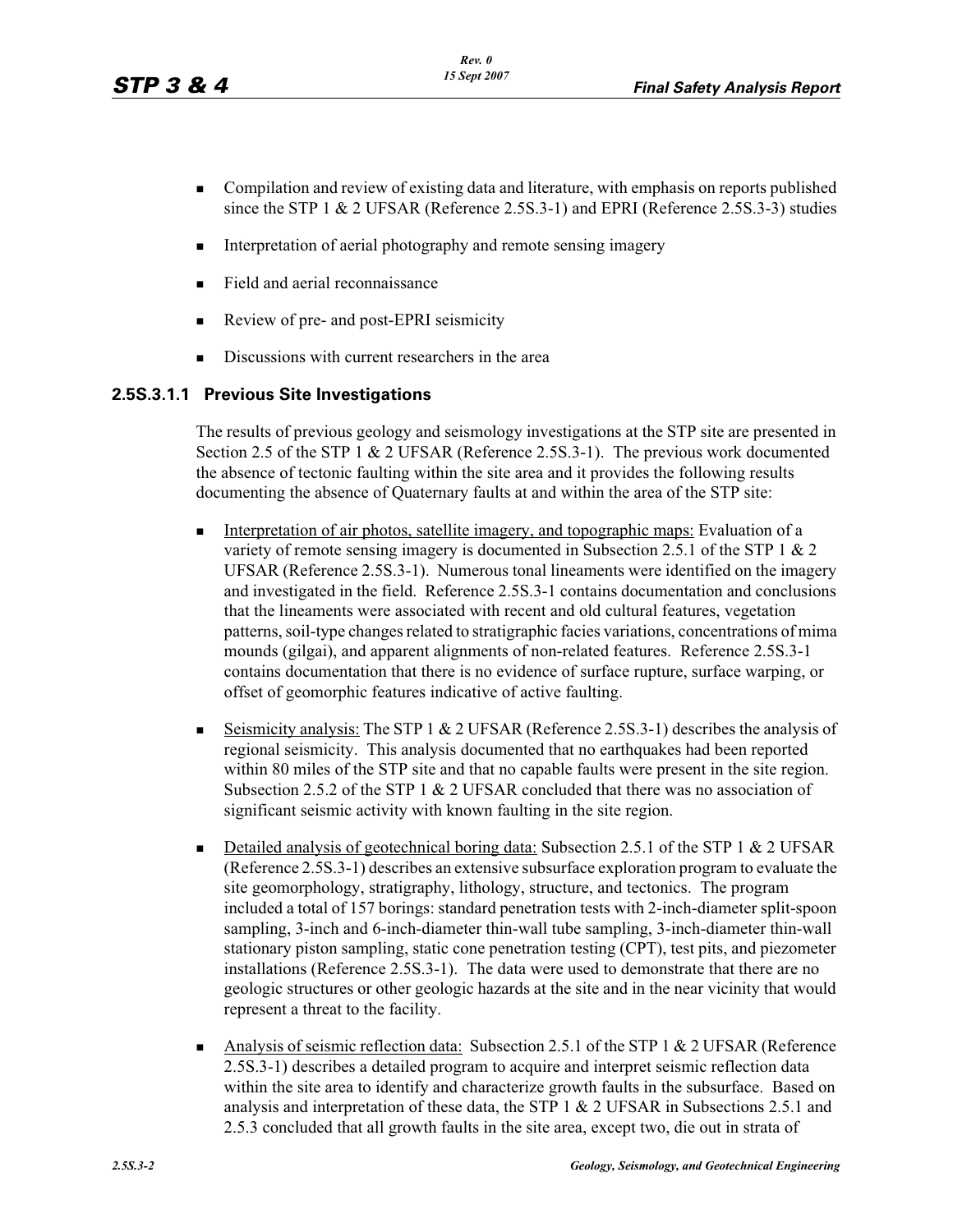Miocene age or older, and thus have not been active since Miocene time. Two of the identified growth faults (growth faults "A" and "I", as described in Subsection 2.5.1.2.5.3 of the STP 1 & 2 UFSAR [Reference 2.5S.3-1]) extend into Miocene strata and to within 800 ft. to 1000 ft. of the ground surface, but do not displace shallow reflectors or the ground surface.

- Field Investigations: Field reconnaissance studies were performed to evaluate features identified during analysis of remote sensing imagery, as well as the two growth fault features interpreted on seismic reflection profiles. Subsection 2.5.1.2.5 of the STP 1 & 2 UFSAR (Reference 2.5S.3-1) contains documentation that there is no evidence for tectonic or non-tectonic surface faulting within the site area.

#### **2.5S.3.1.2 Regional and Local Geological Studies**

The U.S. Geological Survey (USGS) completed a compilation of all Quaternary faults, liquefaction features, and possible tectonic features in the central and eastern United States, including the Gulf Coastal Plain region (References 2.5S.3-4 and 2.5S.3-5). These compilations do not show any Quaternary tectonic faults or tectonic features within the STP site vicinity.

As discussed in Subsection 2.5S.1.1.4.1.3, evidence for Quaternary activity in the form of surface deformation has been documented on some growth faults in the Texas Coastal Plain. As noted by Wheeler (Reference 2.5S.3-6):

The gulf-margin normal faults in Texas are assigned as Class B structures due to their low seismicity and because they may be decoupled from underlying crust, making it unclear if they can generate significant seismic ruptures that could cause damaging ground motion.

The definition of a Class B structure, in accordance with U.S. Geological Survey criteria (Reference 2.5S.3-5), is as follows:

Class B: Geologic evidence demonstrates the existence of Quaternary deformation, but either (1) the fault might not extend deeply enough to be a potential source of significant earthquakes, or (2) the currently available geologic evidence is too strong to confidently assign the feature to Class C but not strong enough to assign it to Class A.

In contrast, a Class A structure exhibits "geologic evidence (that) demonstrates the existence of a Quaternary fault of tectonic origin, whether the fault is exposed by mapping or inferred from liquefaction or other deformational features" (Reference 2.5S.3-5).

The assessment of the U.S. Geological Survey (Reference 2.5S.3-6) is, consistent with the data in Subsection 2.5.1 of the STP 1 & 2 UFSAR (Reference 2.5S.3-1) and studies published since the EPRI study (Reference 2.5S.3-3) (see discussion in Subsection 2.5S.1.1.4.3.5.3), that growth faults are confined to the Coastal Plain section and do not extend into the crystalline basement. The assessment of the U.S. Geological Survey (Reference 2.5S.3-6) that growth faults will not generate significant seismic ruptures also is consistent with the conclusion in Subsection 2.5.1 of the STP 1 & 2 UFSAR (Reference 2.5S.3-1) that the sediments involved in growth faulting do not have sufficient elastic strength to store strain energy that can be released in moderate to large earthquakes.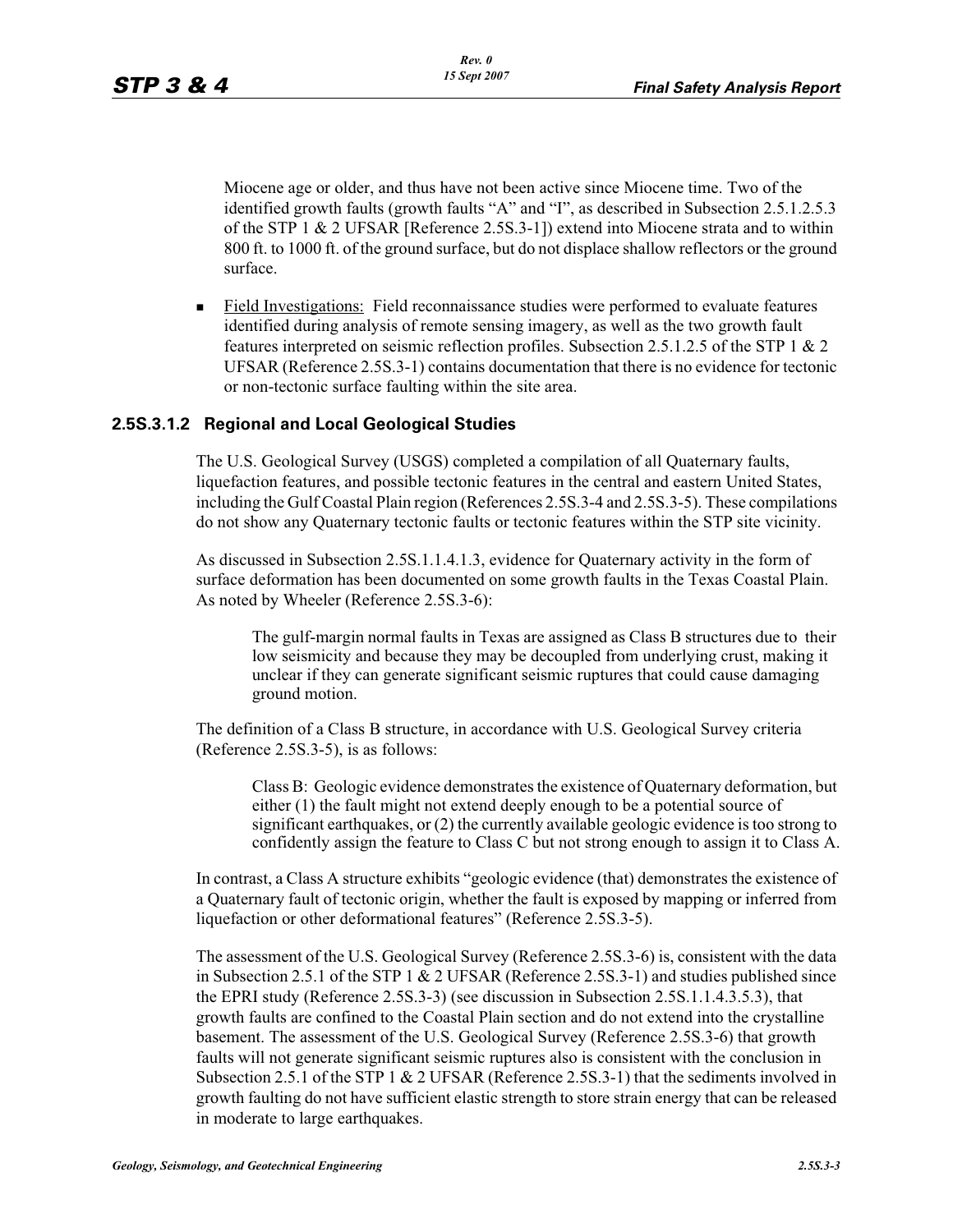Since the analyses described in the STP 1  $\&$  2 UFSAR (Reference 2.5S.3-1), additional analysis and mapping of the subsurface geology in the site vicinity has been published to document the locations of growth faults. This mapping is tabulated and described in Subsection 2.5S.1.2.4.1.2.2.1. This mapping supports the analysis and conclusions of the UFSAR regarding the locations of growth faults in the site area, and it specifically indicates that no previously unknown or undocumented growth faults have been identified in the site area.

# **2.5S.3.2 Geological Evidence, or Absence of Evidence, for Surface Deformation**

#### **2.5S.3.2.1 Bedrock Faults**

As shown on Figure 2.5S.1-27, no bedrock faults have been mapped within the STP 3 & 4 site area (Subsection 2.5S.1.2.4.1.1).

#### **2.5S.3.2.2 Growth Faults**

# **2.5S.3.2.2.1 Previous Studies for the STP 1 & 2 UFSAR**

As discussed in Subsection 2.5S.1.2.4.1.2.1, Subsection 2.5.1.2.5.3 of the STP 1 & 2 UFSAR (Reference 2.5S.3-1) documents the presence of 10 growth faults within the site area. These faults are confined to the Mesozoic and Cenozoic Gulf Coastal Plain stratigraphic section and do not extend into the underlying crystalline basement. Subsection 2.5.1.2.5.3 of the STP 1  $\&$ 2 UFSAR presents seismic reflection and borehole data that demonstrate 8 of the 10 growth faults in the site area are buried by 5000 ft. or more of undisturbed sediments that are Miocene in age or younger, indicating that there has been no movement on these 8 faults in the past 5 million years or longer. Two of these growth faults ("A" and "I"; Figure 2.5S.1-43) exhibit evidence for deformation younger than Miocene and can be traced on seismic reflection profiles to within 800 ft. to 1000 ft. or less of the ground surface. The closest approach of growth faults "A" and "I" to the STP site area is approximately 3.0 miles and 3.8 miles, respectively. Subsection 2.5.1.2.5.3 of the STP 1 & 2 UFSAR notes that this depth range is the effective limit of resolution of the seismic reflection data, and thus the reflection data can not be used to assess whether the faults approach closer to the surface than 800 ft. to 1000 ft. Based on field reconnaissance and inspection of a shallow excavation along the western margin of the main cooling water reservoir, Subsection 2.5.1.2.5.3 of the STP 1 & 2 USFAR (Reference 2.5S.3-1) contains conclusions that there is no discrete displacement of the land surface, or of continuous stratigraphic contacts in the shallow subsurface, above the up-dip projections of growth faults "A" and "I."

# **2.5S.3.2.2.2 Current Investigations**

Subsection 2.5S.1.2.4.1.2.2 contains discussions of the compiled mapping and subsurface data that document the location and geometry of growth faults in the site area. These data support the mapping of growth faults in the site area documented in Subsection 2.5.1.2.5.3 of the STP 1 & 2 UFSAR (Reference 2.5S.3-1), and do not indicate the presence of any additional growth faults not recognized during the UFSAR investigations for STP 1  $\&$  2. Specifically, there are no previously published data or new data that indicate the presence of growth faults whose surface projection approaches within the site.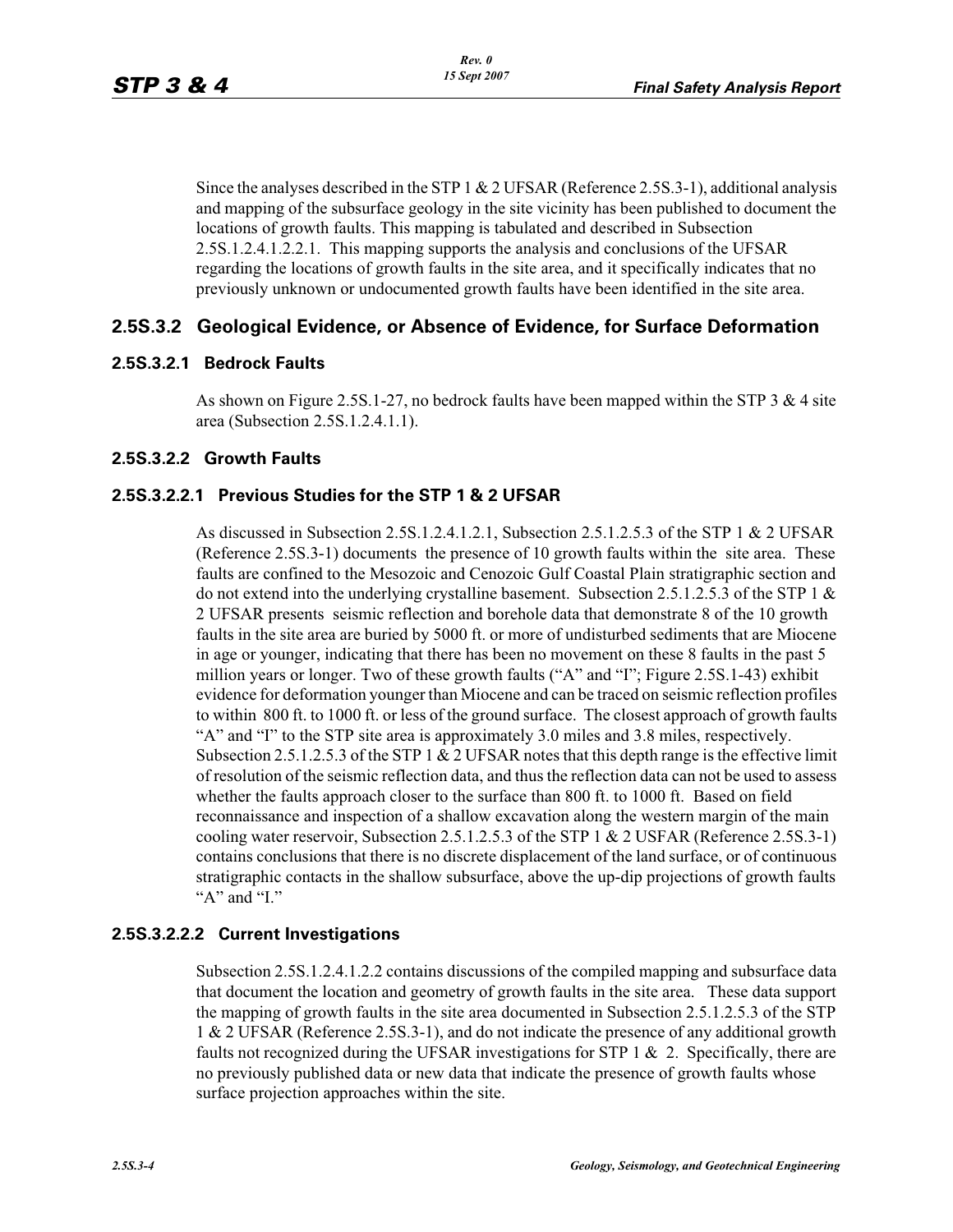New air photo analysis and aerial and field reconnaissance were performed for this COL investigation to assess the surface expression or lack of surface expression of growth faults "A" and "I," as well as other growth faults in the site area. This analysis is described in detail in Subsection 2.5S.1.2.4.1.2.2.2, and the main observations are summarized as follows:

- - Lineaments identified on aerial photographs, similar to lineaments discussed in Subsection 2.5.1.2.5.5 of the STP 1 & 2 UFSAR (Reference 2.5S.3-1), are locally associated with subtle down-to-the-south slope breaks, vegetation lineaments, and linear drainages. Lineaments identified along growth fault "I" are more pronounced and obvious than other lineaments mapped in the site area.
- - Subtle south-facing topographic breaks along growth fault "I," initially identified from interpretation of aerial photography, were discernable in aerial reconnaissance. No slope breaks or other geomorphic features potentially indicative of deformation of the surface of the Beaumont Formation were observed in association with other lineaments in the site area during aerial or field reconnaissance, consistent with conclusions of the Subsection 2.5.1.2.5.5 of the STP 1 & 2 UFSAR (Reference 2.5S.3-1).
- - Three topographic profiles that were surveyed using a total-station instrument document local down-to-the-south relief of the land surface across growth fault "I" at distances of approximately 4.8 miles and greater from the site area. The deflection of the land surface is characterized as a variable south-facing monoclinal flexure, exhibiting about 1.5 ft. to 6 ft. of total relief over horizontal distances ranging from about 180 ft. to 500 ft. The monoclinal flexures represent a localized increase of about 0.3° to 0.8° in the southward gradient of the land surface above the buried tip of growth fault "I."
- - A north-south topographic profile measured along the western margin of the main cooling water reservoir shows substantial short-wavelength topographic relief due to non-tectonic natural and cultural modifications of the land surface, but no consistent and well-expressed south-down tilting across the surface projection of growth fault "I." Although the shortwavelength relief makes it difficult to confidently identify and correlate uneroded remnants of the upper surface of the Beaumont Formation adjacent to the cooling water reservoir, we conclude that there is no south-facing monoclinal tilting that can be unequivocally determined within the resolution of the survey. This conclusion is consistent with shallow trench observations discussed in Subsection 2.5.1.2.5.6 of the STP 1 & 2 UFSAR (Reference 2.5S.3-1) that document no deformation of continuous, stratified bedding in the Beaumont Formation above the updip projection of growth fault "I" along the western margin of the cooling water reservoir.
- - An east-west cross section (C-C'; Figure 2.5S.1-47) of interpreted and correlated borehole data along the southern margin of the main cooling water reservoir documents lateral variation and interfingering of sand and clay textural facies of the late Pleistocene Beaumont Formation in the vicinity of the updip projection of the growth fault "I," but no positive evidence for systematic displacement or offset of stratigraphic contacts. Given the extremely low relief across the slope breaks that we tentatively associate with growth fault "I" to the west (i.e., about 1.5 ft. to 5 ft.), it is possible that comparable displacements at depth would not be discernable within the resolution of cross section C-C'.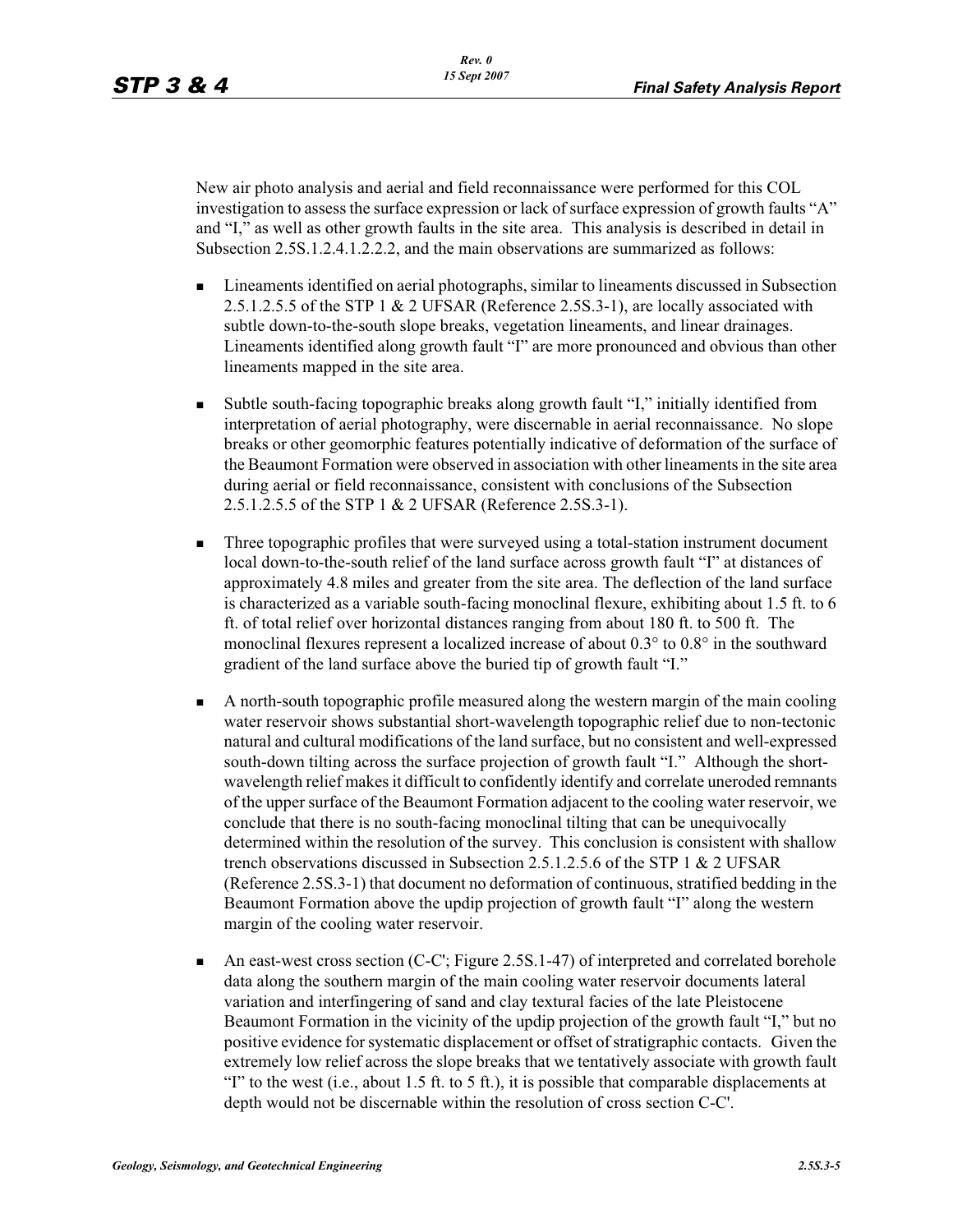The geomorphic relations described above are interpreted as variable south-down deformation of the upper surface of the Beaumont Formation above the buried tip of growth fault "I." The deformation is characterized by very low-amplitude homoclinal flexure of the land surface, suggesting that the deformation is related to local fault-propagation folding above the buried tip of growth fault "I." The closest documented geomorphic expression of potential surface tilting, due to movement on growth fault "I" to the site area is located at a distance of about 4.8 miles. Survey data along the western margin of the cooling reservoir at a distance of about 3.2 miles from the site reveal no obvious monoclinal tilting of the surface of the Beaumont Formation, consistent with shallow excavation exposures of undeformed stratigraphy in the Beaumont Formation discussed in Subsection 2.5.1.2.6.6 of the STP 1 & 2 UFSAR (Reference 2.5S.3-1).

Although there is *prima facie* evidence for late Quaternary movement on local reaches of growth fault "I" within the site area, the closest approach of growth fault "I" to the site is 3.8 miles, and thus there is no potential for permanent ground deformation from activity on this structure within the site.

# **2.5S.3.3 Correlation of Earthquakes with Capable Tectonic Sources**

There is no seismicity within the site vicinity of STP 3 & 4 (Figure 2.5S.2-8), and as such there is no spatial correlation of earthquake epicenters with known or postulated faults, other tectonic features, or other geomorphic features.

As part of this COL application, the EPRI earthquake catalog was updated to incorporate southern United States and Gulf of Mexico earthquakes that occurred between 1984 and 2006. The updated earthquake catalog contains no earthquakes with body wave magnitude  $(m_b) \ge 3.0$ within the site vicinity. No reported historical earthquake epicenters have been associated with buried bedrock faults or growth faults within the site vicinity (Figure 2.5S.1-42).

Subsection 2.5.2.1 of the STP 1 & 2 UFSAR (Reference 2.5S.3-1) discussed reports of microearthquake activity associated with growth faults in Brazoria County, Texas, and Percperdue, Vermillion Parish, Louisiana, but noted that no events with magnitudes larger than 1.5 have been reported.

The February 10, 2006 Emb 5.5 earthquake in the Gulf of Mexico (discussed in Subsection 2.5S.2.3) has been proposed by M. Nettles (Reference 2.5S.2-7) to be related to gravity sliding on a low-angle normal fault at the edge of the continental shelf; however, no other events within the updated catalog have been attributed to such mechanisms.

# **2.5S.3.4 Ages of Most Recent Deformation**

# **2.5S.3.4.1 Conclusions of the STP 1 & 2 UFSAR**

As summarized in Subsection 2.5.S.1, the most recent bedrock deformation in the site region occurred during the Mesozoic and is related to rifting that led to development of the Gulf of Mexico basin. As the Gulf of Mexico opened, basement crust beneath the STP  $3 \& 4$  site subsided and became part of a passive continental margin. The passive margin crust was progressively buried by Mesozoic and Cenozoic marine deposits of the Gulf of Mexico, and it presently is at a depth of about 6.6 miles beneath the STP site. There is no documented evidence of faulting in the basement younger than Mesozoic in age beneath the STP site.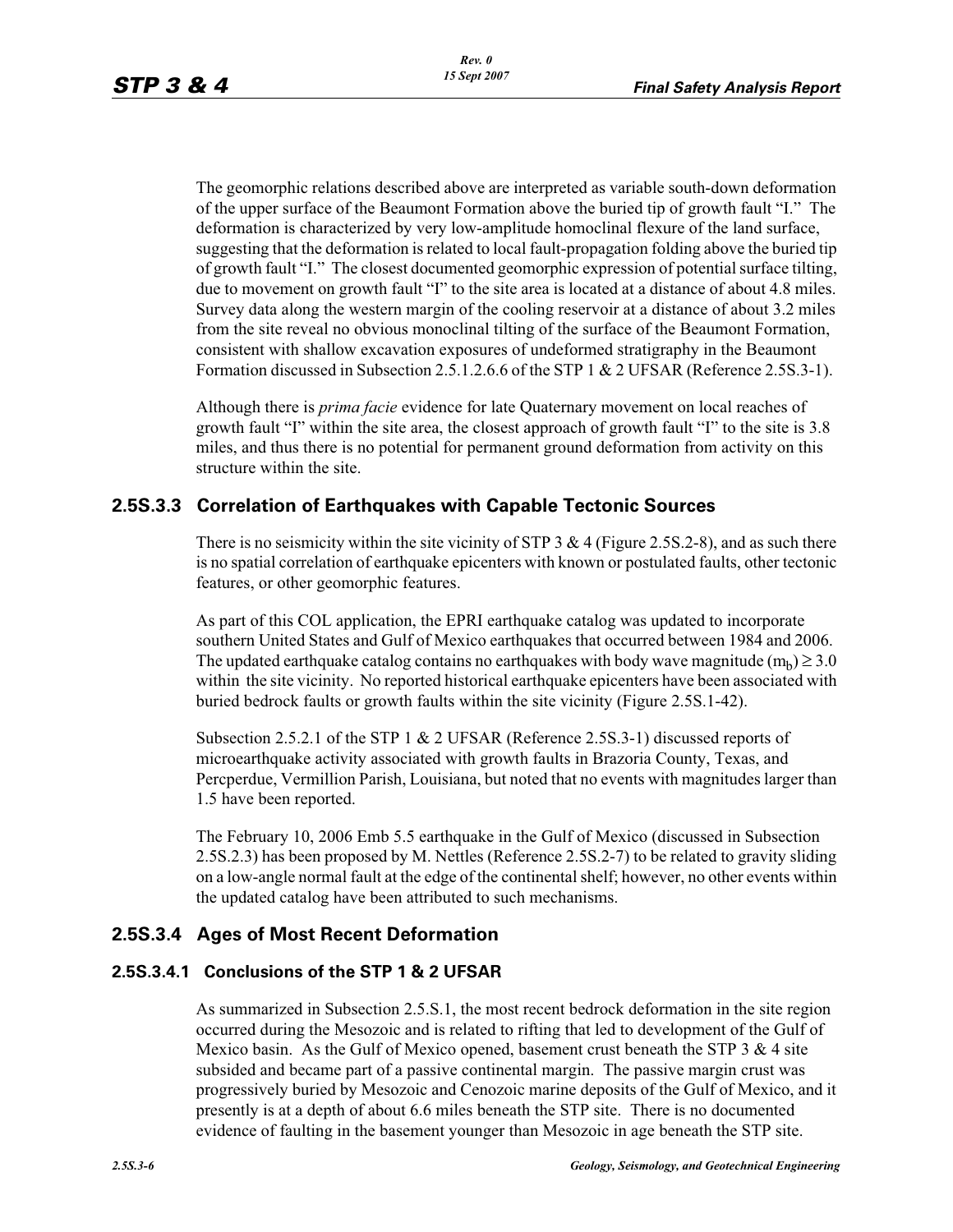Subsection 2.5.1.2.5 of the STP 1  $\&$  2 UFSAR (Reference 2.5S.3-1) identified 10 growth faults in the subsurface of the STP  $1 \& 2$  site area. The UFSAR presented evidence that:

- - Eight of the 10 growth faults are overlain by undeformed deposits of Miocene age or older. Based on these relations, the UFSAR concluded that these eight growth faults have not been active since Miocene time.
- - Two of the 10 growth faults (growth faults "A" and "I") deform sediments of Miocene-Pliocene age, and possibly younger. Based on field reconnaissance and examination of shallow exposures, Subsection 2.5.1.2.5.6 of the STP 1 & 2 UFSAR concluded that there was no discrete displacement of the land surface, or bedding in the shallow subsurface, at the updip projections of growth faults "A" and "I" in the site area. Given that the Beaumont Formation deposits that directly underlie the land surface in the site area are about 100,000 years old (Reference 2.5S.3-2), these relationships imply that there has been no discrete surface faulting in the past approximately 100,000 years.

#### **2.5S.3.4.2 Results of Current Investigations**

Based on interpretation of aerial photography, aerial reconnaissance, field reconnaissance, and topographic surveys, there is *prima facie* evidence for localized, low relief tilting of the upper surface of the Beaumont Formation above growth fault "I" at a distance of 4.8 miles from the site. The deformation is characterized by south-down monoclinal flexure of the land surface, and is distributed across a horizontal distance that ranges from 180 ft. to 500 ft. at the sites evaluated for this COL application. Survey and field data acquired within the site area clearly document the absence of discrete surface rupture above growth fault "I." Topographic profiles surveyed at intervals over a distance of several miles document significant variability in the magnitude and width of the zone of tilting, suggesting that activity is not uniform along strike. Surface deformation above growth fault "I" does not occur within the STP site. Based on a review of available published geologic literature, field and aerial reconnaissance, and interpretation of aerial photography, no other growth faults within the 5-mile site area exhibit evidence of Quaternary activity.

# **2.5S.3.5 Relationship of Tectonic Structures in the Site Area to Regional Tectonic Sources**

There are no tectonic bedrock faults within the STP site area. Growth faults, which are confined to the Gulf Coastal Plain stratigraphic section and do not involve the basement, have been mapped in the site area and are associated with the Frio fault zone, which has been mapped for a minimum of 500 mi along trend in the Gulf Coastal Plain (see discussion in Subsection 2.5S.1.1.4.3.4.2). Although the Frio zone of growth faults is regionally extensive, it is designated a "Class B" feature by the U.S. Geological Survey (References 2.5S.3-5 and 2.5S.3- 6) because it is unclear that growth faults are capable of producing significant seismic rupture and associated strong vibratory ground motion (see discussion in Subsection 2.5S.3.1.1.2). Subsection 2.5.2.4 of the STP 1 & 2 UFSAR (Reference 2.5S.3-1) concluded that growth faults are not capable of storing significant elastic strain energy to produce moderate to large earthquakes. Consequently, we conclude there is no correlation of geologic structures in the site area to regional, capable tectonic sources.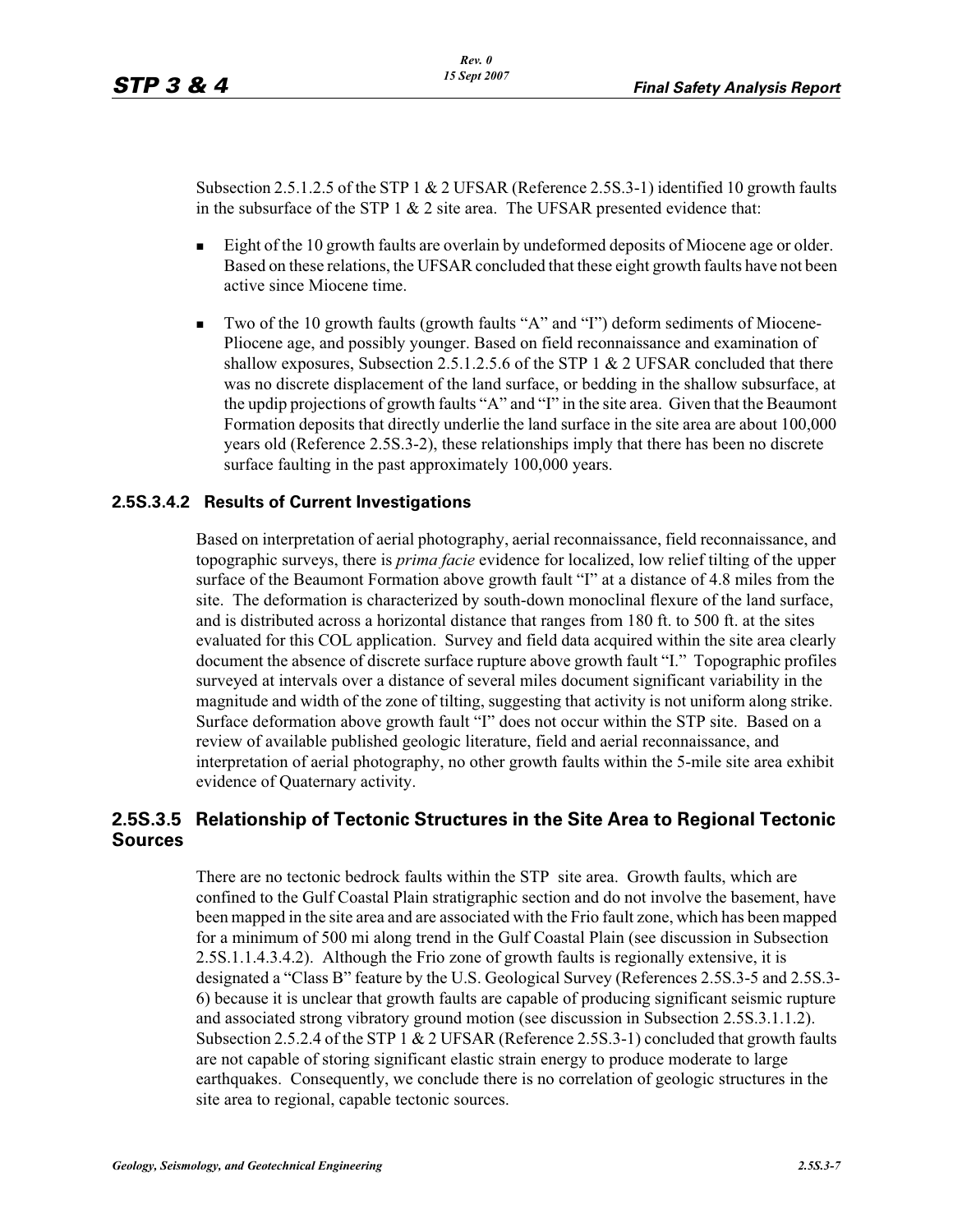# **2.5S.3.6 Characterization of Capable Tectonic Sources**

Based on data presented in Subsection 2.5S.1 and previous discussions in Subsection 2.5S.3.4, there are no capable tectonic sources within the STP site area.

# **2.5S.3.7 Designation of Zones of Quaternary Deformation in the Site Region**

There are no zones of Quaternary deformation associated with tectonic faults requiring detailed investigation within the site area. A review and interpretation of aerial photography and available geotechnical boring logs, coupled with aerial and field reconnaissance, identified possible Quaternary deformation associated with growth fault "I" in the site area. However, the closest approach of the surface projection of growth fault "I" to the STP  $3 \& 4$  site is 3.8 miles. Thus no further investigations were conducted to better characterize growth fault "I."

# **2.5S.3.8 Potential for Surface Tectonic Deformation at the Site**

#### **2.5S.3.8.1 Potential for Surface Tectonic Deformation at the Site**

The potential for tectonic deformation at the site is negligible. There are no capable tectonic faults within the site vicinity.

# **2.5S.3.8.2 Potential for Non-Tectonic Deformation**

The potential for non-tectonic deformation at the site is negligible. Soils within the site area are not susceptible to karst-type dissolution collapse or to subsidence due to fluid withdrawal.

There are non-tectonic growth faults within the site area that have deformed sediments younger than late Miocene, and growth fault "I" locally exhibits evidence for Quaternary activity in the form of monoclinal tilting of the surface of the late Pleistocene Beaumont Formation. The potential for surface deformation associated with growth fault activity is discussed in the following section.

#### **2.5S.3.8.2.1 Growth Faults**

The potential for non-tectonic deformation at the STP site from movement on growth faults is negligible. As summarized in Subsection 2.5S.1.2.4.1.2.1, previous detailed studies of growth faults in Subsection 2.5.1.2.5.6 of the STP 1 & 2 UFSAR (Reference 2.5S.3-1) documented the absence of growth faults that project to the surface within the STP site. The UFSAR identified only two growth faults within the site area that deform sediments younger than late Miocene. Of these two structures, only growth fault "I" exhibits *prima facie* evidence for Quaternary activity, and the closest approach of the surface projection of growth fault "I" to the STP site is about 3.8 miles. Future activity on growth fault "I," if any, will not impact the STP  $3 \& 4$  site.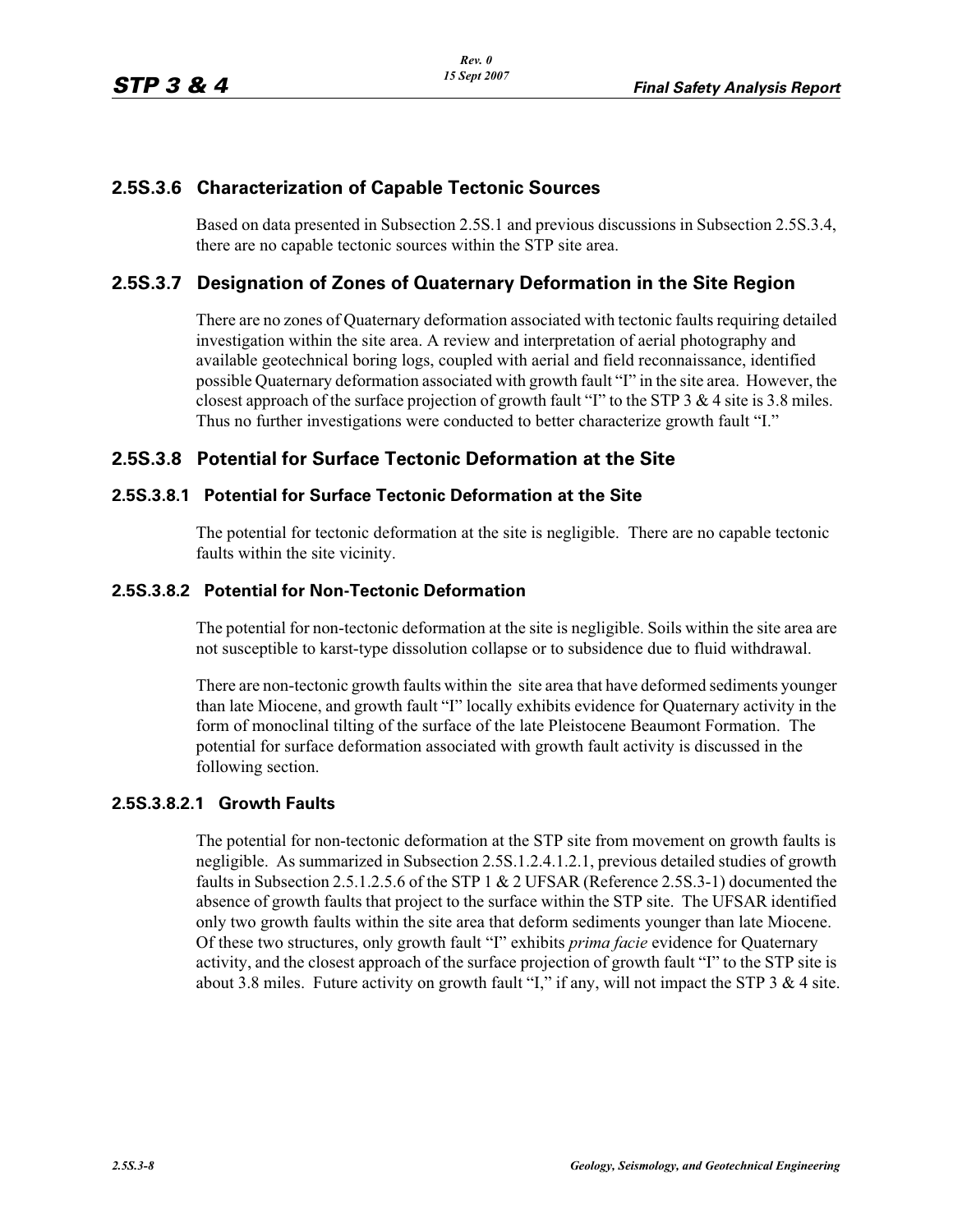#### **2.5S.3.8.2.2 Other Potential Sources of Non-Tectonic De-formation**

There is no evidence of non-tectonic deformation at the STP 3  $\&$  4 site in the form of glaciallyinduced faulting, collapse structures, salt migration, or volcanic intrusion:

- - All documented faulting within the site vicinity is attributed by researchers to movement on growth faults, the activity of which is related to sediment compaction, dewatering, and flow of salt in the subsurface.
- -There are no documented examples of glacially-induced faulting in the site region.

Subsection 2.5.1.1.6.6.7.1 of the STP 1  $& 2$  UFSAR (Reference 2.5S.3-1) concluded that there were no deposits of limestone or other carbonate rocks at shallow depth within the STP site area that pose potential collapse and surface subsidence hazards. There are no new data since of the studies documented in the STP 1  $\&$  2 UFSAR (Reference 2.5S.3-1) that contradict these conclusions.

No piercement-type salt domes are located within the site area. As noted in Subsection 2.5.1.1.6.6.7 of the STP 1 & 2 UFSAR (Reference 2.5S.3-1), the closest salt dome to the STP site is Big Hill Salt Dome, located 10 miles from the site. No data collected since of the studies documented in the STP 1  $\&$  2 UFSAR (Reference 2.5S.3-1) indicate the presence of any previously unknown salt domes within 10 miles of the STP site (Reference 2.5S.3-8).

The Texas Gulf Coast is part of a stable intraplate region, and there are no volcanic rocks of any age mapped within the site vicinity. Based on a review of geologic literature, there is no documented intrusive or extrusive volcanic activity of Tertiary age within the site region. The youngest documented magmatic activity in the site region is Mesozoic in age and is spatially associated with the Balcones fault zone (Reference 2.5S.3-9) at a distance of about 138 miles from STP 3 & 4.

There are no mining activities within the site area that may produce man-induced surface collapse.

As discussed extensively in Subsection 2.5.1.1.6.6.7.2 of the STP 1 & 2 UFSAR (Reference 2.5S.3-1), the STP site is considered a non-productive future source of oil and gas because of unfavorable structural and stratigraphic conditions extending to a minimum depth of 10,000 ft.

As discussed in Subsection 2.5S.1.2.6.5, subsidence as a result of dewatering of the shallow aquifer(s) and/or removal of potential petroleum resources from beneath the STP 3  $\&$  4 site is not anticipated to be significant. The maximum anticipated subsidence at STP due to construction dewatering is between 0.04 and 0.05 ft. Because there are other considerations, such as infiltration by stormwater, which will replace some of the water in the aquifer, it is unlikely that subsidence will reach this level. There are no new data contradicting the conclusion of the STP 1  $\&$  2 UFSAR (Reference 2.5S.3-1) that subsidence of the land surface from hydrocarbon extraction will not occur at the STP 3 & 4 site.